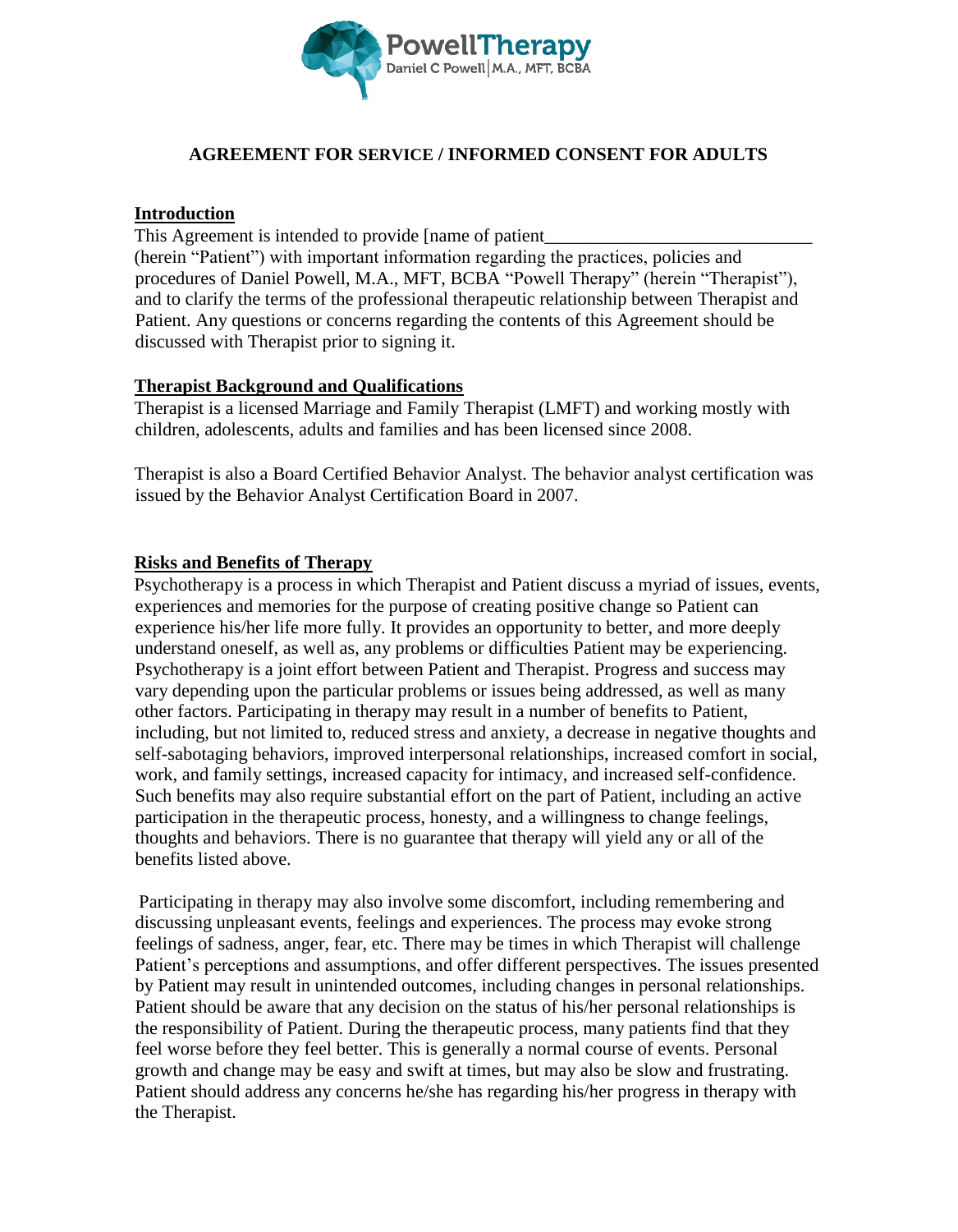

#### l **Professional Consultation**

Professional consultation is an important component of a healthy psychotherapy practice. As such, Therapist regularly participates in clinical, ethical, and legal consultation with appropriate professionals. During such consultations, Therapist will not reveal any personally identifying information regarding Patient or Patient's family members or caregivers.

## **Records and Record Keeping**

Therapist may take notes during session, and will also produce other notes and records regarding Patient's treatment. These notes constitute Therapist's clinical and business records, which by law, Therapist is required to maintain. Such records are the sole property of Therapist. Therapist will not alter his/her normal record keeping process at the request of any patient. Should Patient request a copy of Therapist's records, such a request must be made in writing. Therapist reserves the right, under California law, to provide Patient with a treatment summary in lieu of actual records. Therapist also reserves the right to refuse to produce a copy of the record under certain circumstances, but may, as requested, provide a copy of the record to another treating health care provider. Therapist will maintain Patient's records for ten years following termination of therapy. However, after ten years, Patient's records will be destroyed in a manner that preserves Patient's confidentiality.

## **Confidentiality**

The information disclosed by Patient is generally confidential and will not be released to any third party without written authorization from Patient, except where required or permitted by law. Exceptions to confidentiality, include, but are not limited to, reporting child, elder and dependent adult abuse, when a patient makes a serious threat of violence towards a reasonably identifiable victim, or when a patient is dangerous to him/herself or the person or property of another.

Representative should be aware that Therapist is not a conduit of information from Patient. Psychotherapy can only be effective if there is a trusting a confidential relationship between Therapist and Patient. Although Representative can expect to be kept up to date as to Patient's progress in therapy, he/she will typically not be privy to detailed discussions between Therapist and Patient. However, Representative can expect to be informed in the event of any serious concerns Therapist might have regarding the safety or well-being of Patient, including suicidality.

# **Patient Litigation**

Therapist will not voluntarily participate in any litigation, or custody dispute in which Patient, or Representative, and another individual, or entity, are parties. Therapist has a policy of not communicating with Representative's attorney and will generally not write or sign letters, reports, declarations, or affidavits to be used in Patient's, or Representative's, legal matter. Therapist will generally not provide records or testimony unless compelled to do so. Should Therapist be subpoenaed, or ordered by a court of law, to appear as a witness in an action involving Patient, Representative agrees to reimburse Therapist for any time spent for preparation, travel, or other time in which Therapist has made him/herself available for such an appearance at Therapist's usual and customary hourly rate of \$150.00 per hour. In addition, Therapist will not make any recommendation as to custody or visitation regarding Patient. Therapist will make efforts to be uninvolved in any custody dispute between Patient's parents.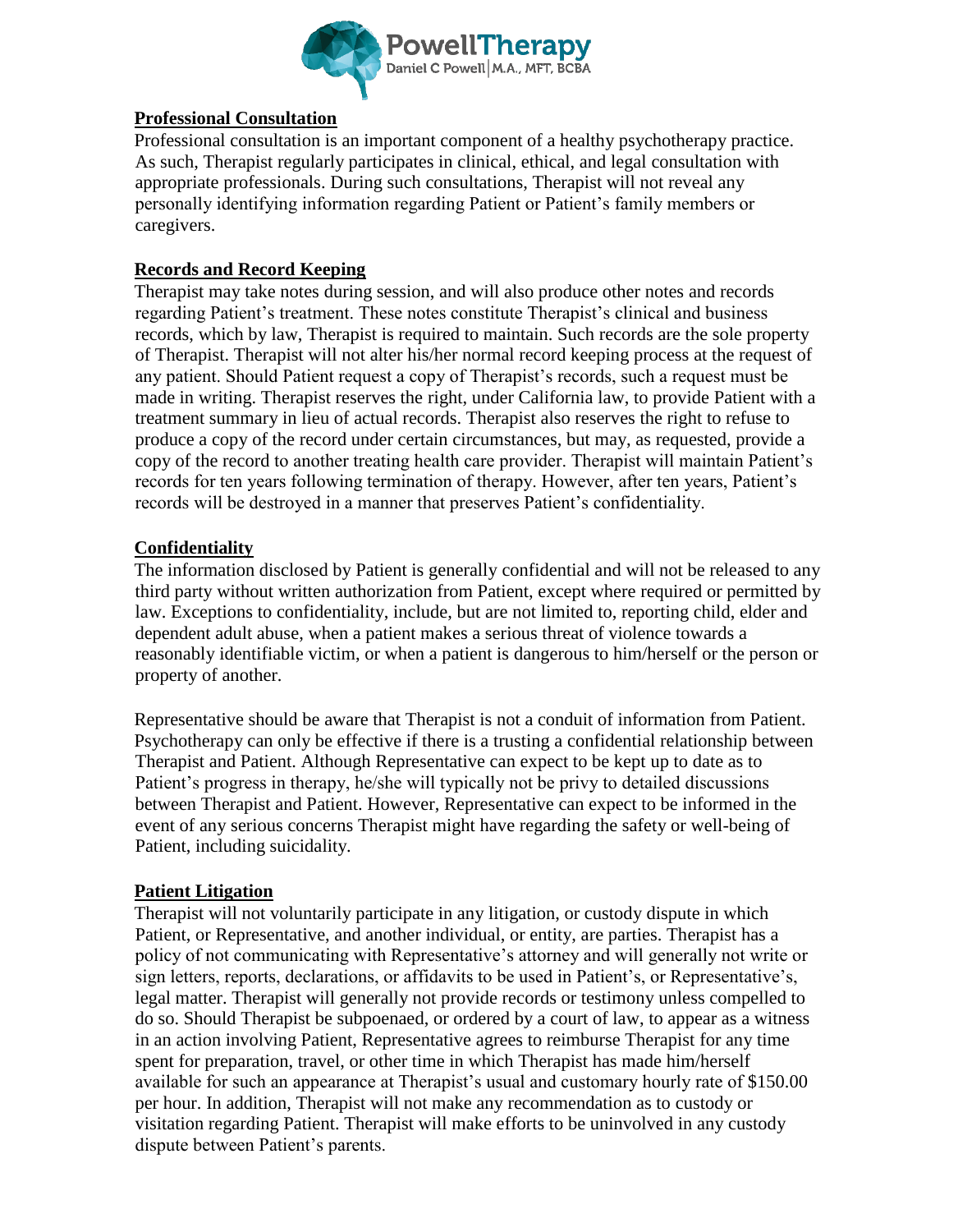

#### l **Psychotherapist-Patient Privilege**

The information disclosed by Patient, as well as any records created, is subject to the psychotherapist-patient privilege. The psychotherapist-patient privilege results from the special relationship between Therapist and Patient in the eyes of the law. It is akin to the attorney-client privilege or the doctor-patient privilege. Typically, the patient is the holder of the psychotherapist-patient privilege. If Therapist received a subpoena for records, deposition testimony, or testimony in a court of law, Therapist will assert the psychotherapist-patient privilege on Patient's behalf until instructed, in writing, to do otherwise by Patient or Patient's representative. Patient should be aware that he/she might be waiving the psychotherapist-patient privilege if he/she makes his/her mental or emotional state an issue in a legal proceeding. Patient should address any concerns he/she might have regarding the psychotherapist-patient privilege with his/her attorney.

## **Fee and Fee Arrangements**

The usual and customary fee for service is \$150.00 dollars per 50 minute session and \$100.00 dollars for a 30 minute session. Sessions can be either secure teleconferencing, phone, in person or via text messaging. Sessions longer than 50-minutes are charged for the additional time pro rata. Therapist reserves the right to periodically adjust this fee. Representative will be notified of any fee adjustment in advance.

The agreed upon fee between Therapist and Representative is \$150.00 per 50 minute session and \$100.00 dollars for a 30 minute session. Therapist reserves the right to periodically adjust fee. Representative will be notified of any fee adjustment in advance.

From time-to-time, Therapist may engage in telephone contact with Patient or Representative for purposes other than scheduling sessions. Representative is responsible for payment of the agreed upon fee (on a pro rata basis) for any telephone calls longer than ten minutes. In addition, from time-to-time, Therapist may engage in telephone contact with third parties at the request of Patient or Representative and with the advance written authorization of Patient or Representative. Representative is responsible for payment of the agreed upon fee (on a pro rata basis) for any telephone calls longer than ten minutes.

Representative is expected to pay for services at the time services are rendered. Therapist accepts cash, checks, PayPal and credit cards.

## **Insurance**

Therapist is not a contracted provider with any insurance company, managed care organization. Should Representative choose to use his/her insurance, Therapist will provide Representative with a statement, which Representative can submit to the third-party of his/her choice to seek reimbursement of fees already paid.

## **Cancellation Policy**

Representative is responsible for payment of the agreed upon fee for any missed session(s). Representative is also responsible for payment of the agreed upon fee for any session(s) for which Representative failed to give Therapist at least 24 hours notice of cancellation. Cancellation notice should be left on Therapist's voice mail at (818) 746-6867 or email dan@powelltherapy.com.

# **Therapist Availability**

Therapist's office is equipped with a confidential voice mail system that allows Patient or Representative to leave a message at any time. Therapist will make every effort to return